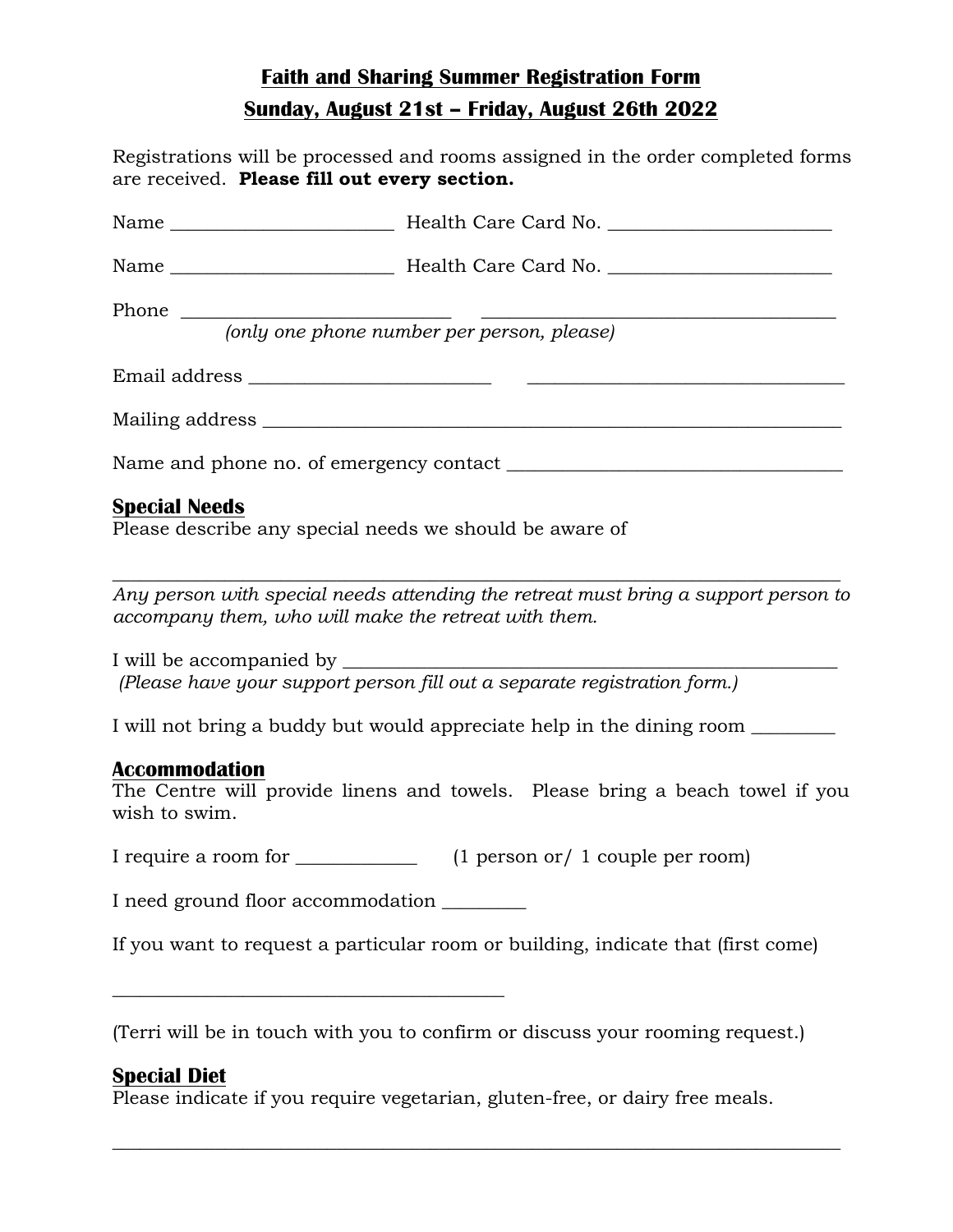# **Snacks**

I will bring the following snacks to share in the coffee room :

Fruit Ludeggies Ludeges Ludeges Ludeges Ludeges Ludeges Ludeges Ludeges Ludeges Australian Dengins Ludeges Den

## **Sharing**

I would like to help in:

Music program \_\_\_\_\_ I play \_\_\_\_\_\_\_\_\_\_\_\_\_\_\_\_\_\_\_\_\_\_\_ sing \_\_\_\_\_\_\_\_\_\_\_\_\_\_\_\_\_\_\_\_\_\_\_\_

Coffee room \_\_\_\_

Chapel

I would like to be a small group leader \_\_\_\_\_

### **Registration cost**

Registration cost is \$725 to cover all food, accommodation, linens, cleaning etc. Suggested registration fee = \$375 adult (13 years and up) Pay what you can, all are welcome regardless of financial means.

### **Financial commitment**

Full cost is \$725, suggested registration is \$375, pay what you are able.

I can pay  $\frac{1}{2}$ 

I can pay \$ \_\_\_\_\_\_\_\_ extra to sponsor a retreatant in need.

I have enclosed my registration fee \_\_\_\_\_\_\_ or I have sent an e-transfer \_\_\_\_\_\_

Please make out your registration fee cheque to **Faith and Sharing** or pay by e-transfer to Terri McCormack at **littleriverk9@gmail.com**

### **Please send your full payment with your registration form. Your spot will be reserved only when we receive your fee.**

# **Please mail your completed form and registration fee to:**

Terri McCormack, 6-1270 Guthrie Road, Comox B.C. V9M 4J1

# **(or send by email/e-transfer) to:** littleriverk9@gmail.com

Contact Terri at 250-465-2080 if you have any questions or need clarification.

*MAXIMUM REGISTRATION IS 35. IF THE RETREAT IS FULL, YOU WILL BE CONTACTED AND PLACED ON A WAIT LIST AND YOUR FEE WILL NOT BE BANKED UNTIL WE CAN OFFER YOU A PLACE.*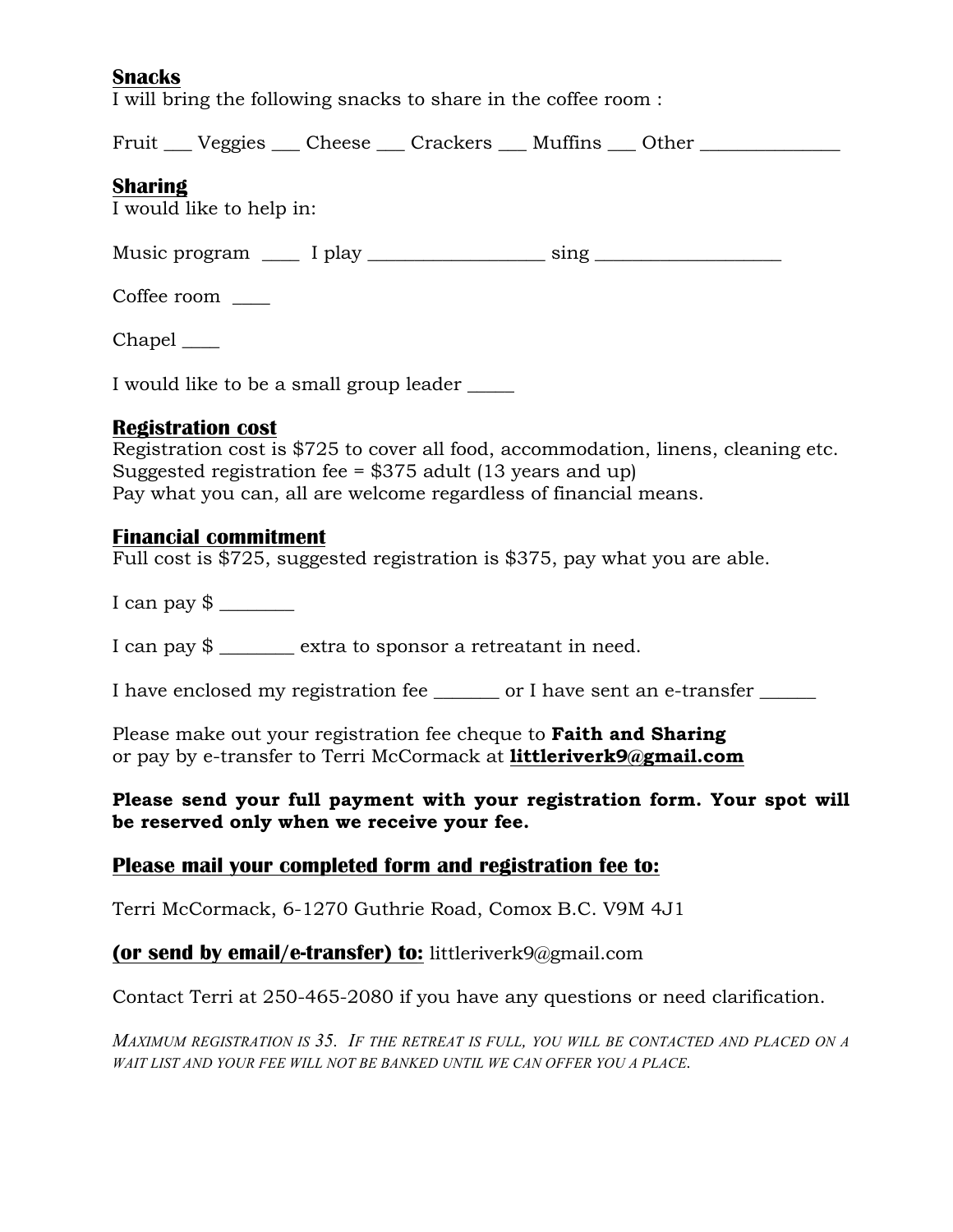# **General information**.

Most frequently asked questions:

• **Where:** 

The Faith and Sharing Summer Retreat is held at **Bethlehem Centre in Nanaimo** which is situated on Westwood Lake, at 2371 Arbot Road. Phone number for BC is **250-754-3254**.

### • **Who can register?**

This retreat is for adults and teens 13 years and over.

**Adults with special needs** must bring a support person with them to the retreat.

**Teens:** Faith and Sharing is not a summer camp. In keeping with our philosophy, teens are expected to fully participate in the Adult Program; i.e. attend the talks given each day and participate in a small sharing group following each talk, attend worship services, and participate in the fun activities. In addition, most years, we do offer an opportunity for teens to meet and socialize, as their own group, with a designated Teen Leader.

### • **When?**

**Registration begins at 3:00 pm on Sunday**. Please do not arrive earlier unless you are part of the set up crew. Dinner will be served at 5:30 pm on Sunday.

# **The Retreat will end after lunch, at 1:00 pm, on Friday**.

All retreatants are expected to be present for the whole retreat and to remain at the Retreat site for the entire retreat. Please talk to Jacqui if you need to leave the property.

- **Financial Commitment:** Faith and Sharing is committed to welcoming all people to attend our retreats. Because of the impact of COVID we cannot help with cleaning and dishes and thus the Centre is not able to offer us a subsidized rate. We have received sponsorship to cover any outstanding costs. The full cost of the retreat is \$725 per person (which covers food, accommodation, linens, cleaning, animator, and office costs.) We suggest a minimum donation of \$375 but, as always, all are welcome regardless of financial means. Please pray about your financial commitment and pay what you are able. Financial support for this retreat is provided by the Anglican Foundation of Canada, the House of Bread monastery, Nanaimo, the Sisters of St Ann, Victoria and some of our Faith and Sharing members.
- **COVID-19**: Protocols will be in place to ensure everyone's safety.

We will take your temperature and ask you the standard COVID screening questions about symptoms and travel at the time of registration. We also ask you to do a COVID lateral flow test at home on the day of the retreat, and bring the test result with you. (Sometimes people are contagious and test positive before they show symptoms). However sometimes people test negative with COVID, so if you have any symptoms on the day of the retreat, please do not come and we will refund your registration.

Please bring a mask with you. Some may wish to wear a mask and physical distance more than others. Please respect each person's individual wishes and comfort level.

• **Accommodations:** The Centre has indoor accommodation for a maximum of 35 people in individual rooms, or shared by a couple. Ground floor rooms are given priority to the elderly and people with developmental disabilities.